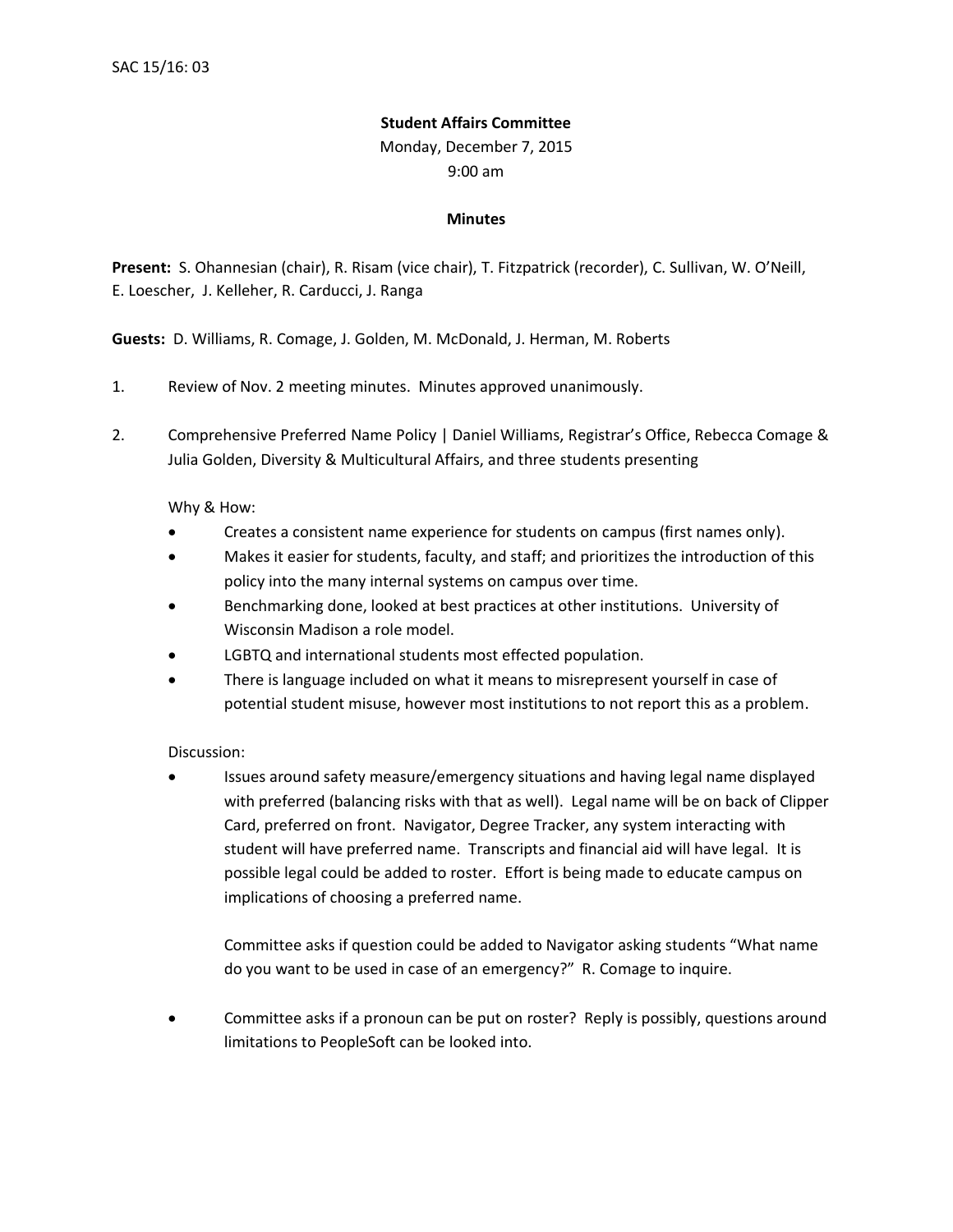- Discussed need to have conversations/education on campus in regards to how to ask about pronouns, other pronouns that can be used. Student representatives stress that it is a fluid process for someone figuring it out.
- Question of when does a student identify gender / change preferred name? Students first identify gender when applying to SSU. Preferred name can be changed any time.

Discussion regarding notification options when preferred name changed. Considering prompt option so faculty can be notified (especially if changed mid-semester).

After discussion ideal notification options to offer student include: I'll notify professor / Notify Diversity and Multicultural Affairs Office liaison for me / Notify professor for me

- Question regarding PeopleSoft and how names display (legal/preferred/graduating) PeopleSoft users will need to be diligent with sub-names and how they display. Some screens only show primary name. How does this impact interaction?
- Discussion of the university's campaign to educate the campus on the preferred name policy (& pronouns) includes promoting awareness, workshops, etc. Education for student residents and commuters may differ. Education on long-term effects/expectations for students who choose preferred name should be included. Learning process for everyone and will become easier over time.

Vote taken, 9 in favor. Comprehensive Preferred Name Policy unanimously passed.

- 3. Update on Change of Grade and Appeals and Contesting of Grades Policy
	- Spring 2015 Academic Policy Committee provided revision of language. This friendly amendment was submitted to Academic Policy on May 7, 2015 and was approved.
	- Policy to be added to catalog. C. Sullivan to check.
- 4. Sophomore data sub-committee
	- Data requested from N. Kundaliya and additional data asked for after first batch received. Data will be shared after Winter Break.
- 5. Sophomore research group
	- R. Risam to create Google Doc to send to members.
	- Sophomore experience examples seem to be at elite universities (Duke, Harvard, etc.).